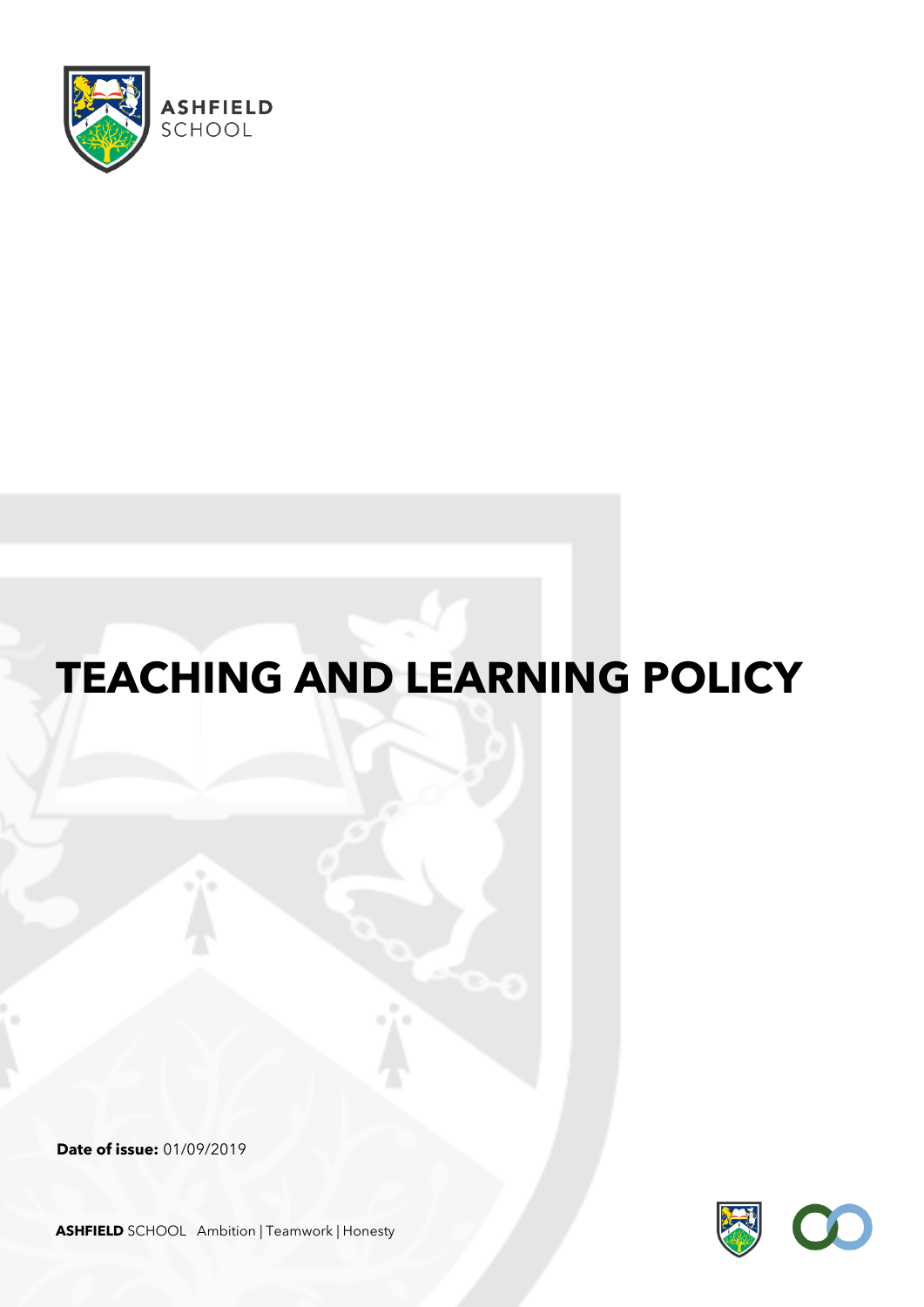# **School Aims**

#### **SCHOOL AIM 1: TO MAXIMISE THE ACHIEVEMENT/PERSONAL DEVELOPMENT OF ALL LEARNERS THROUGH THE PROVISION OF AN OUTSTANDING CURRICULUM**

#### **SCHOOL AIM 2: TO DEVELOP HIGH PERFORMING TEAMS THROUGH EFFECTIVE LEADERSHIP**

In order to secure the school aims the following principles apply to teaching and learning within the school:

- providing a safe, stimulating learning environment for all pupils and teachers;
- enable pupils to achieve their full potential by learning in a variety of ways, and through
- challenging learning experiences and outcomes;
- provide a broad, balanced and relevant curriculum in line with the National Curriculum and exam board specifications that will motivate, engage and challenge pupils whilst also equipping them with the skills required on leaving school;
- set high expectations for all pupils in order to raise their aspirations; and
- raise standards of both teaching and learning.

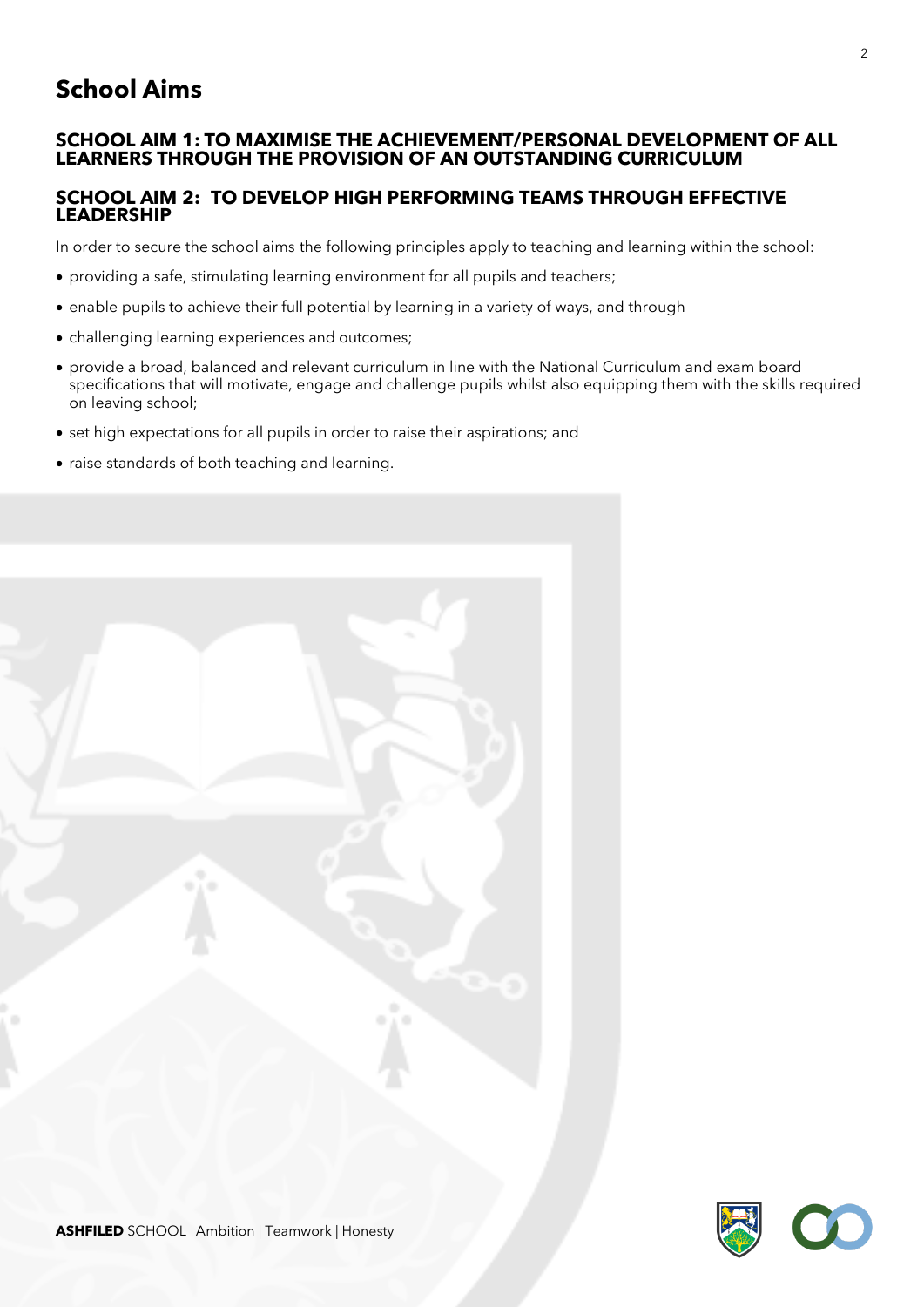These principles are underpinned by the school ethos of Ready to Learn, Teach and Lead.





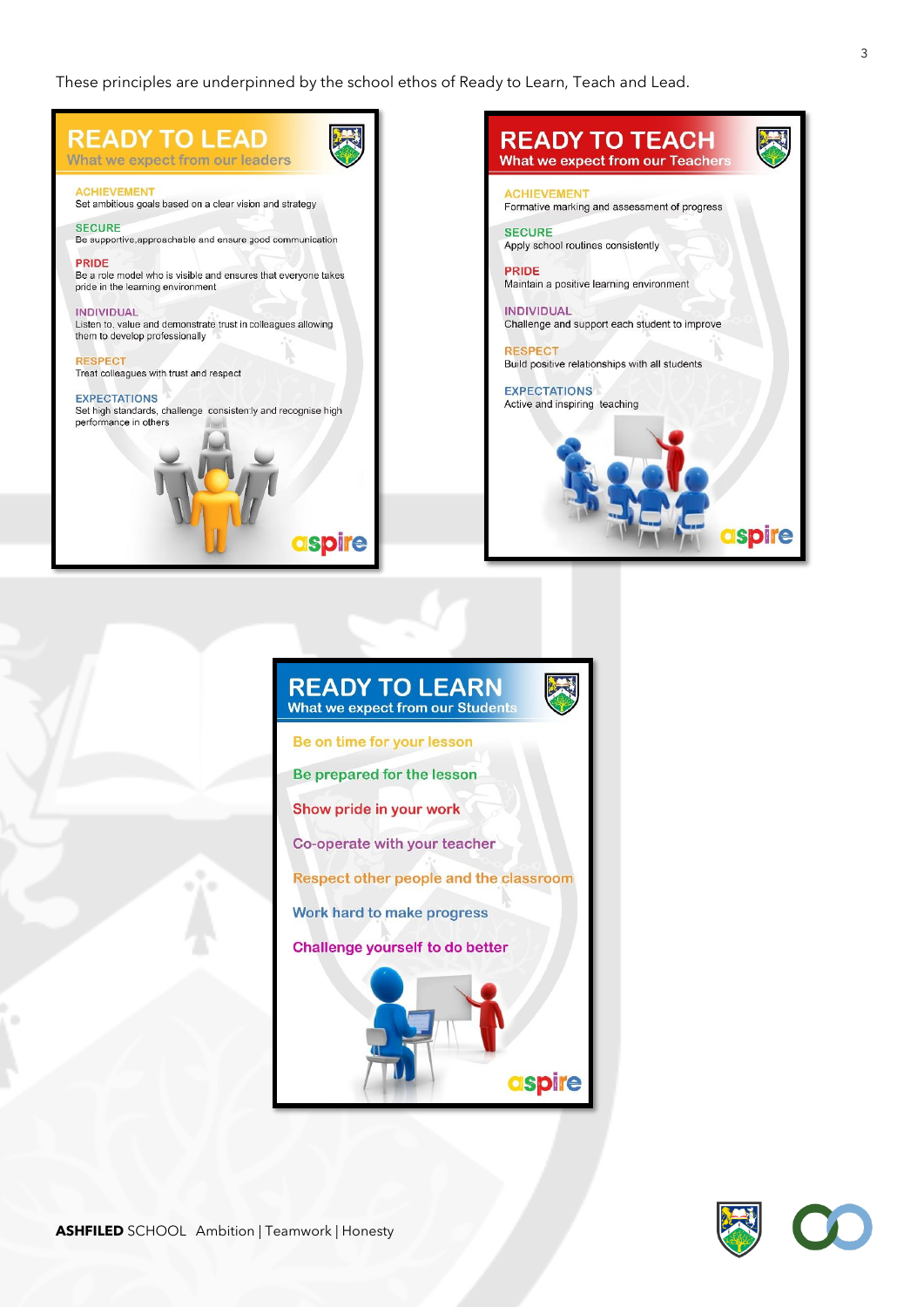Via Ready to Lead, Teach and Learn, all staff are asked to develop and teach elements of the 'The Ashfield Lesson', a template for the education we aspire to provide. It is not expected that all elements will be seen in every lesson, as this is a fluid structure that also allows for staff creativity and individual styles of teaching.

# **The Ashfield Lesson**

#### **Expectations of all lessons**

**No hands up policy**: We aspire to be a 'no hands up in lessons' school.

- Use alternatives that work for you to include/engage/challenge all students
- Plan your questions (both written and verbal) to encourage higher order thinking
- **Circulate** to check understanding (AFL red pen/stamps/take the temperature and adapt where required)

#### **Plan for progress and participation**: *T&L INSET/TARA/PP4S/Lesson Study*

- What content/skills will be taught/practised and with which assessment in mind?
- Will your planned lesson best engage the participation of all (incl. PP/SEN/MAT)?
- Consider the lesson plan against Bloom's Taxonomy.
	- i.e. *planned activity/resources/task instructions and questions*
- Adapt resources and activities using Blooms e.g. turn 'Find' task into 'Explain'
- Reflect and evaluate do you need to re-visit skills/content? What next?

# **BLOOM'S TAXONOMY**

# **CREATING**

#### **USE INFORMATION TO CREATE SOMETHING NEW**

*Design, Build, Construct, Plan, Produce, Devise, Invent*

# **CRITCALLY EXAMINE INFO & MAKE JUDGMENTS**

**EVALUATING**

*Judge, Test, Defend, Criticise, Predict, How far do you agree…*

#### **ANALYSING TAKE INFO APART & EXPLORE RELATIONSHIPS**

*Categorise, Examine, Compare, Contrast, Organise*

#### **APPLYING**

#### **USE INFORMATION IN A NEW (BUT SIMILAR) SITUATION**

Use, Diagram, make a Chart, Draw, Apply, Solve, Calculate

#### **UNDERSTANDING**

#### **UNDERSTANDING & MAKING SENSE OUT OF INFORMATION**

Interpret, Summarise, Explain, Infer, Paraphrase, Discuss

#### **REMEMBERING**

**FIND OR REMEMBER INFORMATION**

List, Find, Name, Identify, Locate, Describe, Memorise, Define

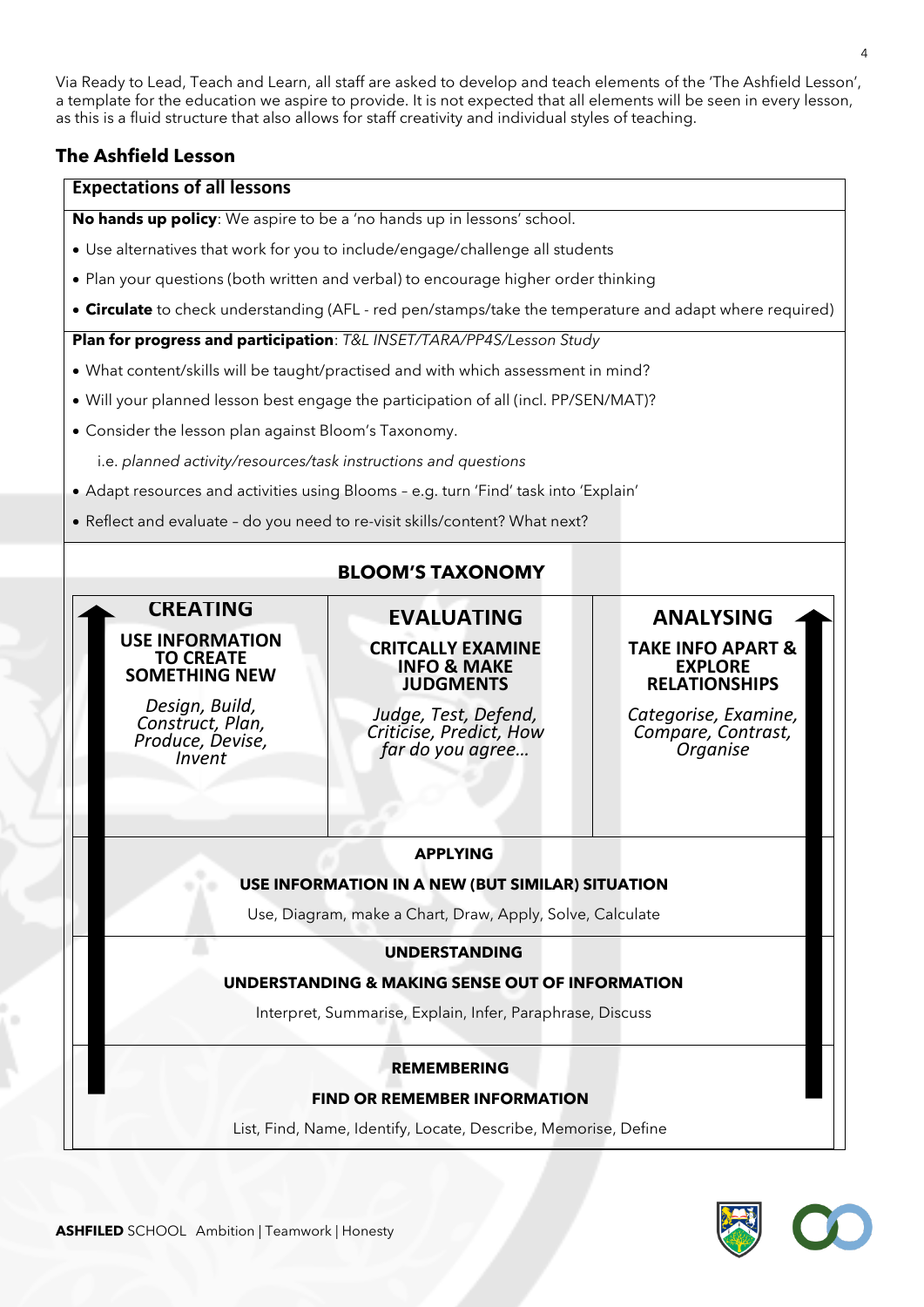# **Teaching**

Teachers, as part of 'the Ashfield Lesson', should plan a series of lessons which exhibit elements of the principles below.

# **…knowing the students**

Knowing your students enables you to assess their needs and effectively raise their expectations. When is their engagement drifting? Why might this be happening? Do they need some help or should you leave them to figure this out? Are you following P4S? Have you looked at SEND needs and allowed for this? Have you deployed your LPA effectively? These questions can only really be answered if we know our students well. Learners need a trusting, fair and safe environment that acknowledges that they 'may not know' and will make errors in learning. Learning takes time but one of the teacher's roles is to maximise the efficiency of the time available, to provide many opportunities to learn the same idea over time, and to ensure time is spent on learning and not merely doing 'something'.

# **…high levels of Challenge and knowledge retention**

"A successful teacher establishes a student's expectations of their abilities but then dispels those expectations by telling them they can do better". Prof J. Hattie

Appropriate challenge ensures that students have high expectations of what they can achieve. Lessons are to be differentiated to allow all students to succeed and excel.

Robert Coe contends "Learning happens when people have to think hard." This seems like a great starting point and is directly connected to Daniel Willingham's proposition that "Memory is the residue of thought." What we think about is what we will remember and thinking 'hard' is more likely to produce long-term retention. Knowledge retrieval will be a feature of both homework and classwork, allowing students to develop long term memory. As OFSTED have defined the Quality of Education asks for 'developing of a deep body of knowledge', 'if nothing has altered in long term memory, nothing has been learnt'

#### **…engagement**

We need our students to engage in what is happening within the classroom. Engagement means that 'they will be thinking about that we want them to think about' and therefore learning is more likely to take place. Lessons must get off to a flying start, with students purposeful from the beginning.

# **…explanation & modelling**

It is critical that new material is effectively explained in order for students to be able to move to other aspects of the learning process. If not, often you will find yourself returning to further explanations or students will need to look elsewhere for additional support. Once information has been explained to students, they need to know what to do with it. The best way for students to see what to do is for an expert to model the process. The emphasis of the modelling stage is on building procedural knowledge.

# **…effective questioning**

Questioning, via the use of Bloom's Taxonomy, is a key part of what takes place in the classroom. Effective questioning can spark discussion, assess current performance and provide deeper levels of challenge. Through expert questioning, we can force our students to think. This is a key part of the learning process. We are far more likely to transfer something to long-term memory if we think about it. Effective questioning can also ensure that students are accurately using subject specific language within their answers. Skilled questioning can be used to assess current performance. These 'hinge' questions, on which the next stage in the lesson depends, should be carefully planned in order to assess if students are ready to move on as well as diagnosing potential misunderstanding. As a school we promote a policy of 'no hands up questioning', encouraging fully engagement and staff directed questioning.

# **…feedback (see School and Faculty Feedback Policy)**

Marking is planning, marking is differentiation.

Effective marking and feedback is crucial in order to determine the next steps a student needs to take and in communicating these appropriately. Sound marking and feedback practices lead to high levels of differentiation as students work on the particular content or skill that will move them forward.

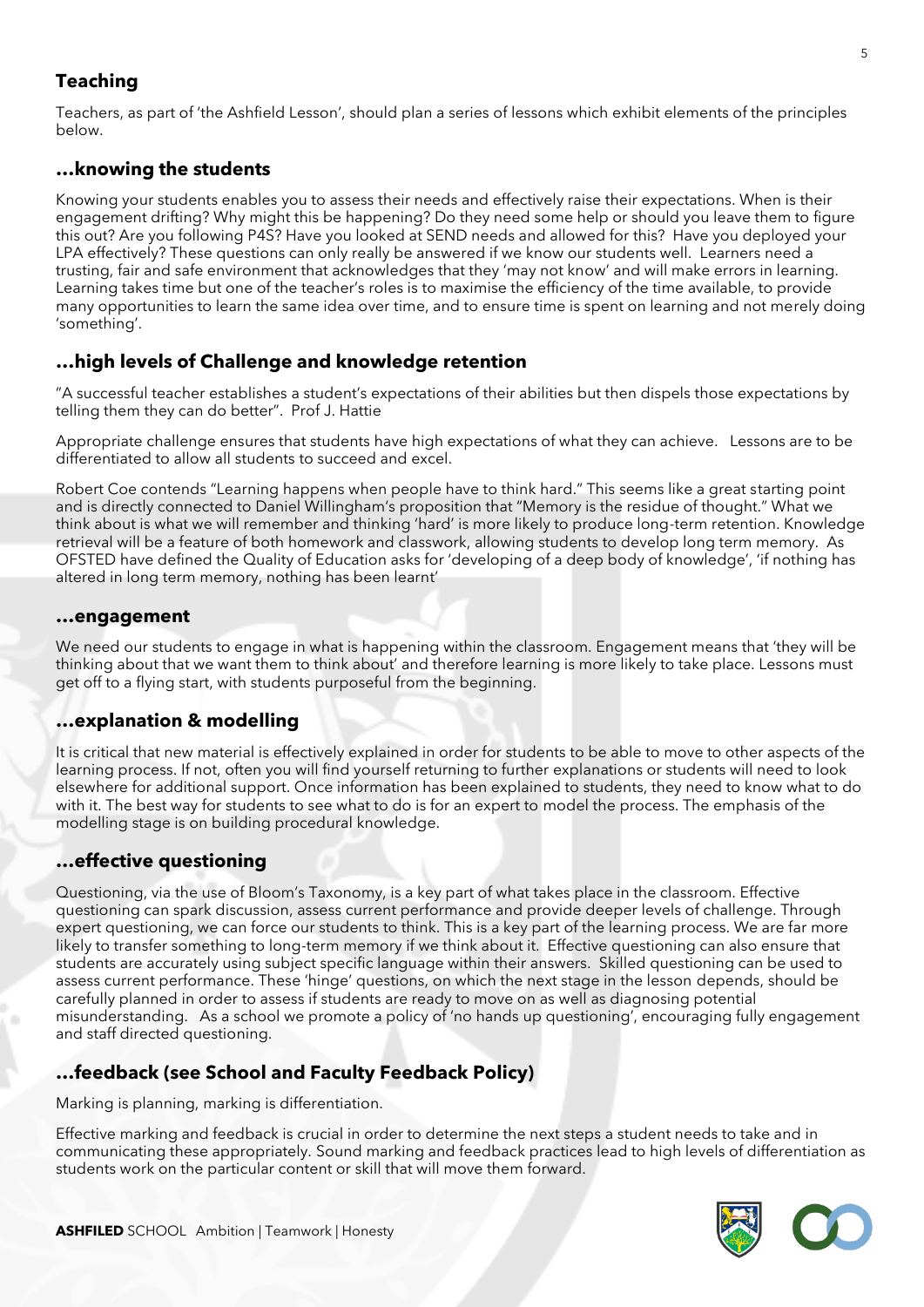#### **…skillful formative assessment of student performance (see School and Faculty Feedback Policy)**

This will enable the effective scaffolding of next steps within the lesson and beyond. Formative assessment is a means to consider the improvement in performance that a student is making. Expertly used it will enable a teacher to judge where next to take the lesson. It is important to acknowledge that learning takes place over time. We need to reflect on this carefully as teachers and consider how we will change this improved performance into learning.

### **…continue to be in control of own continuous professional development**

Through bespoke CPD provision (lesson study, Ashfield Lesson, TARAs, twilights and INSET) continuously update subject knowledge and teaching practice in line with current developments and initiatives; discuss teaching and learning at Faculty and subject meetings in order to share good practice.